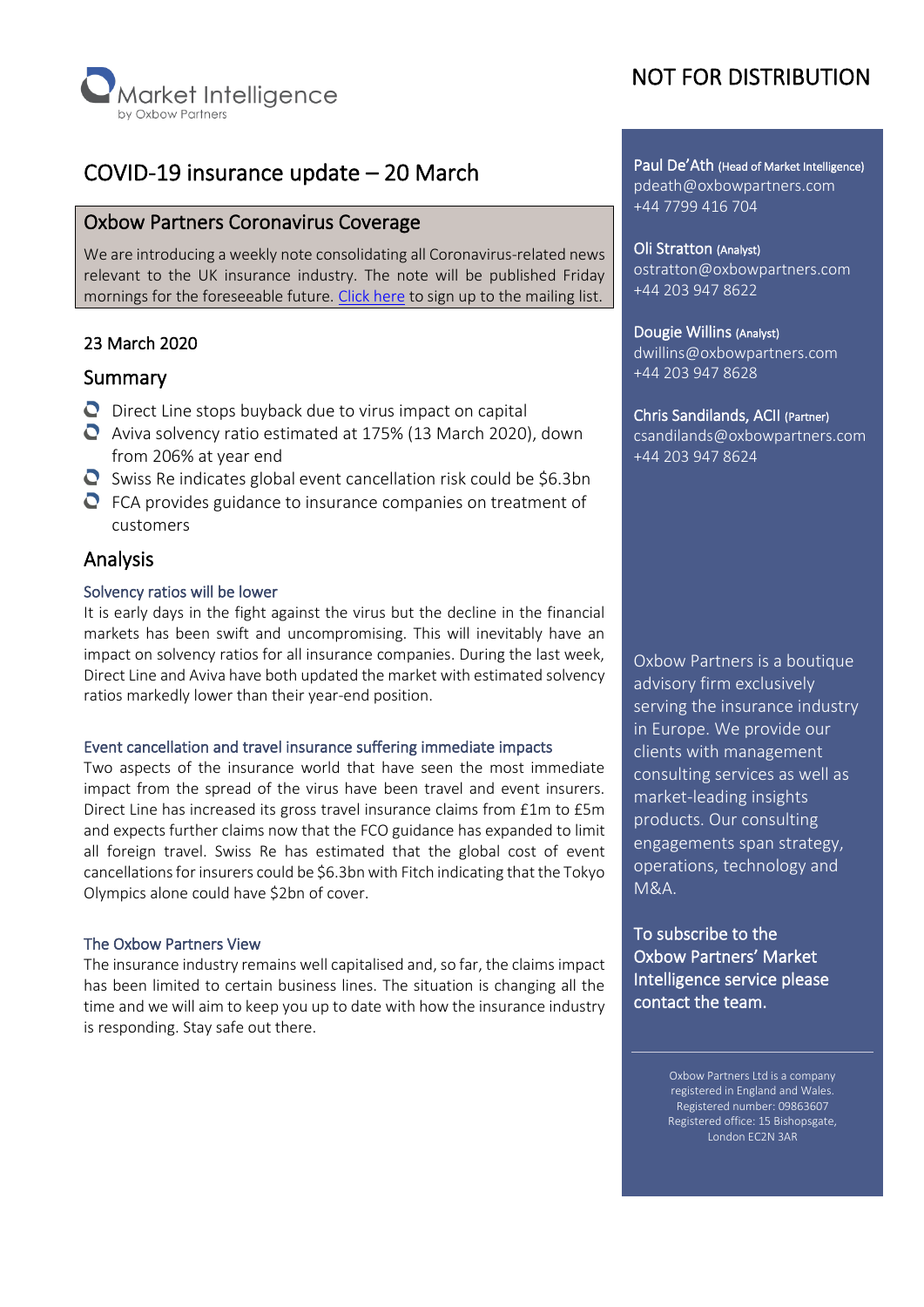# NOT FOR DISTRIBUTION

**larket Intelligence** 

## Direct Line stops buyback due to virus impact on capital

On 19 March, Direct Line issued a press release stating that it would suspend its planned £150m share buyback with immediate effect due to the uncertainty around the impact of the COVID-19 pandemic. The Group's solvency ratio of 163% (18 March 2020) was only 2%points lower than the estimate as at 31 December 2019, although this included the full impact of the £150m buyback rather than only the £28.8m that had been repurchased before the suspension.

In the release, Direct Line also updated its view on claims trends with an indication that the short-term trends in motor insurance is likely to be lower claims due to lower customer activity. In travel insurance, the report claims related to COVID-19 have increased from £1m on 3 March to £5m on 15 March. A further increase is expected to come from the change in guidance from the FCO on foreign travel.

[Read more](http://tools.euroland.com/tools/PressReleases/GetPressRelease/?ID=3716608&lang=en-GB&companycode=services)

# Aviva solvency ratio estimated at 175%

Ahead of its appearance at the Morgan Stanley Financial Services Conference, Aviva updated the market on its solvency position. After allowing for its planned dividend, the solvency ratio of the group was 175%, down from 206% as at 31 December 2019. This estimate is based purely on the impact from capital markets and does not allow for any increase in insurance claims or changes in assumptions that may arise from COVID-19.

## [Read more](https://www.aviva.com/newsroom/news-releases/2020/03/aviva-update-on-solvency-position-ahead-of-investor-conference/)

## Swiss Re indicates global event cancellation risk could be \$6.3bn

Swiss Re has disclosed estimates of its exposure to the potential cancellation of the Olympic Games of \$250m and also has exposure to other event cancellations around the world of 'mid-triple digit millions'. Extrapolating this based on Swiss Re's market share of around 15% suggests in a worst-case scenario the global insurance industry exposure could be \$6.3bn (source: Insurance Insider).

# [Read more \(requires Insurance Insider subscription\)](https://insuranceinsider.com/articles/132191/swiss-re-figures-imply-37bn-63bn-covid-19-cancellation-industry-loss)

# FCA provides guidance to insurance companies on treatment of customers

The FCA has set out its expectations of general insurance firms amid the COVID-19 pandemic. The regulator has clearly set out the areas in which it expects firms to apply more flexibility than in normal situations due to the unprecedented nature of the outbreak. This includes operational strength during the crisis.

The FCA expects that customers are treated fairly in all dealings with their insurer. For travel insurance this involves taking individual circumstances into account, specifically around those customers who have booked travel after the renewal date of their annual policies if they had been given a reasonable expectation that cover would continue. Equally in motor and home insurance, if customers have to change the location from which they carry out certain activities or keep certain items then this should not be reason to exclude them from insurance coverage.

#### [Read more](https://www.fca.org.uk/firms/insurance-and-coronavirus-our-expectations)